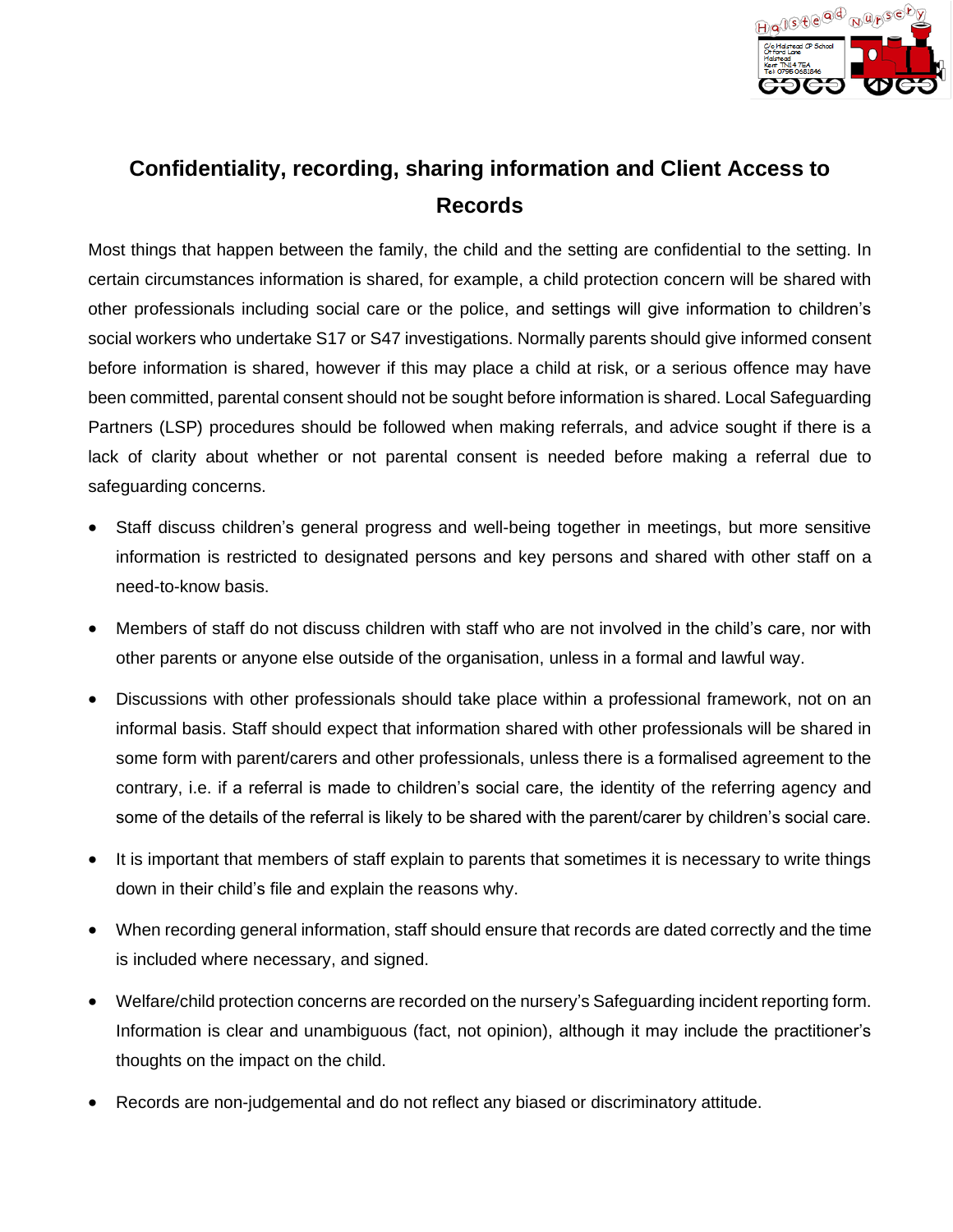

- Not everything needs to be recorded, but significant events, discussions and telephone conversations must be recorded at the time that they take place.
- Recording should be proportionate and necessary.
- When deciding what is relevant, the things that cause concern are recorded as well as action taken to deal with the concern. The appropriate recording format is filed within the child's file.
- Information shared with other agencies is done in line with these procedures.
- Where a decision is made to share information (or not), reasons are recorded.
- Staff may use a computer to type reports, or letters. Where this is the case, the typed document is deleted from the computer and only the hard copy is kept after a child has left the setting.
- All reports, letters etc are password protected to ensure confidentiality.
- The setting is registered with the Information Commissioner's Office (ICO). Staff are expected to follow guidelines issued by the ICO, at <https://ico.org.uk/for-organisations/guidance-index/>
- Additional guidance in relation to information sharing about adults is given by the Social Care Institute for Excellence, at [www.scie.org.uk/safeguarding/adults/practice/sharing-information](http://www.scie.org.uk/safeguarding/adults/practice/sharing-information)
- Staff should follow guidance including Working Together to Safeguard Children (DfE 2018); Information Sharing: Advice for Practitioners Providing Safeguarding Services to Children, Young People, Parents and Carers 2018 and What to do if you're Worried a Child is Being Abused (HMG 2015)

## **Confidentiality definition**

- Personal information of a private or sensitive nature, which is not already lawfully in the public domain or readily available from another public source, and has been shared in a relationship, where the person giving the information could reasonably expect it would not be shared with others.
- Staff can be said to have a 'confidential relationship' with families. Some families share information about themselves readily; members of staff need to check whether parents regard this information as confidential or not.
- Parents sometimes share information about themselves with other parents as well as staff; the setting cannot be held responsible if information is shared beyond those parents whom the person has confided in.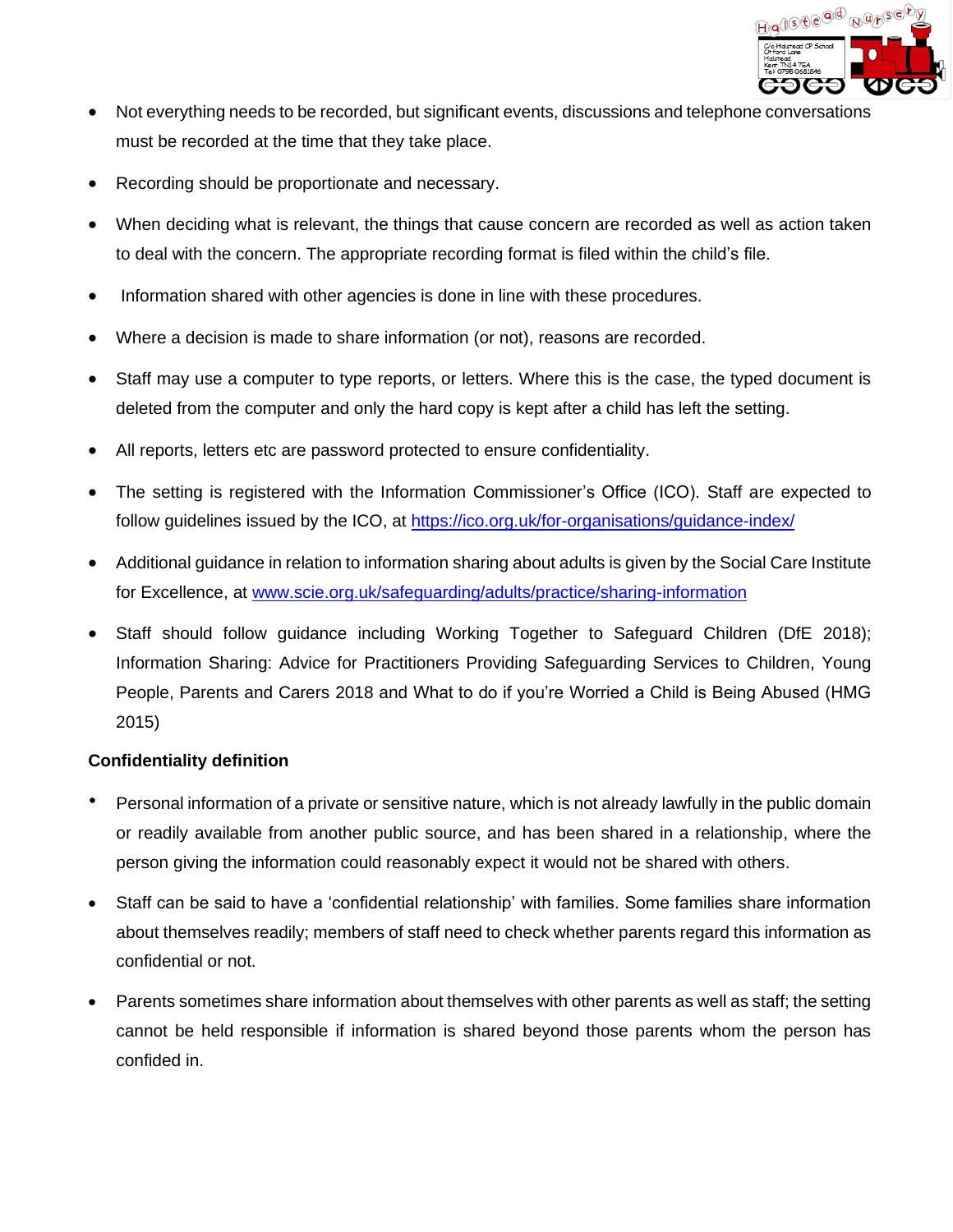

- Information shared between parents in a group is usually bound by a shared agreement that the information is confidential and not discussed outside. The setting manager is not responsible should that confidentiality be breached by participants.
- Where third parties share information about an individual; staff need to check if it is confidential, both in terms of the party sharing the information and of the person whom the information concerns.
- Information shared is confidential to the setting.
- Practitioners ensure that parents/carers understand that information given confidentially will be shared appropriately within the setting (for instance with a designated person, during supervision) and should not agree to withhold information from the designated person or their line manager.

#### **Breach of confidentiality**

- A breach of confidentiality occurs when confidential information is not authorised by the person who provided it, or to whom it relates, without lawful reason to share. Impacting the person causing embarrassment or pain.
- It is not a breach of confidentiality if information was provided on the basis that it would be shared with relevant people or organisations with lawful reason, such as to safeguard an individual at risk or in the public interest, or where there was consent to the sharing.
- Procedure Children's records and data protection must be followed.

#### *Exception*

- GDPR enables information to be shared lawfully within a legal framework. The Data Protection Act 2018 balances the right of the person about whom the data is stored with the possible need to share information about them.
- The Data Protection Act 2018 contains "safeguarding of children and individuals at risk" as a processing condition enabling "special category personal data" to be processed and to be shared. This allows practitioners to share without consent if it is not possible to gain consent, if consent cannot reasonably be gained, or if gaining consent would place a child at risk.
- Confidential information may be shared without authorisation either from the person who provided it or to whom it relates, if it is in the public interest and it is not possible or reasonable to gain consent or if gaining consent would place a child or other person at risk. The Data Protection Act 2018 enables data to be shared to safeguard children and individuals at risk. Information may be shared to prevent a crime from being committed or to prevent harm to a child, Information can be shared without consent in the public interest if it is necessary to protect someone from harm, prevent or detect a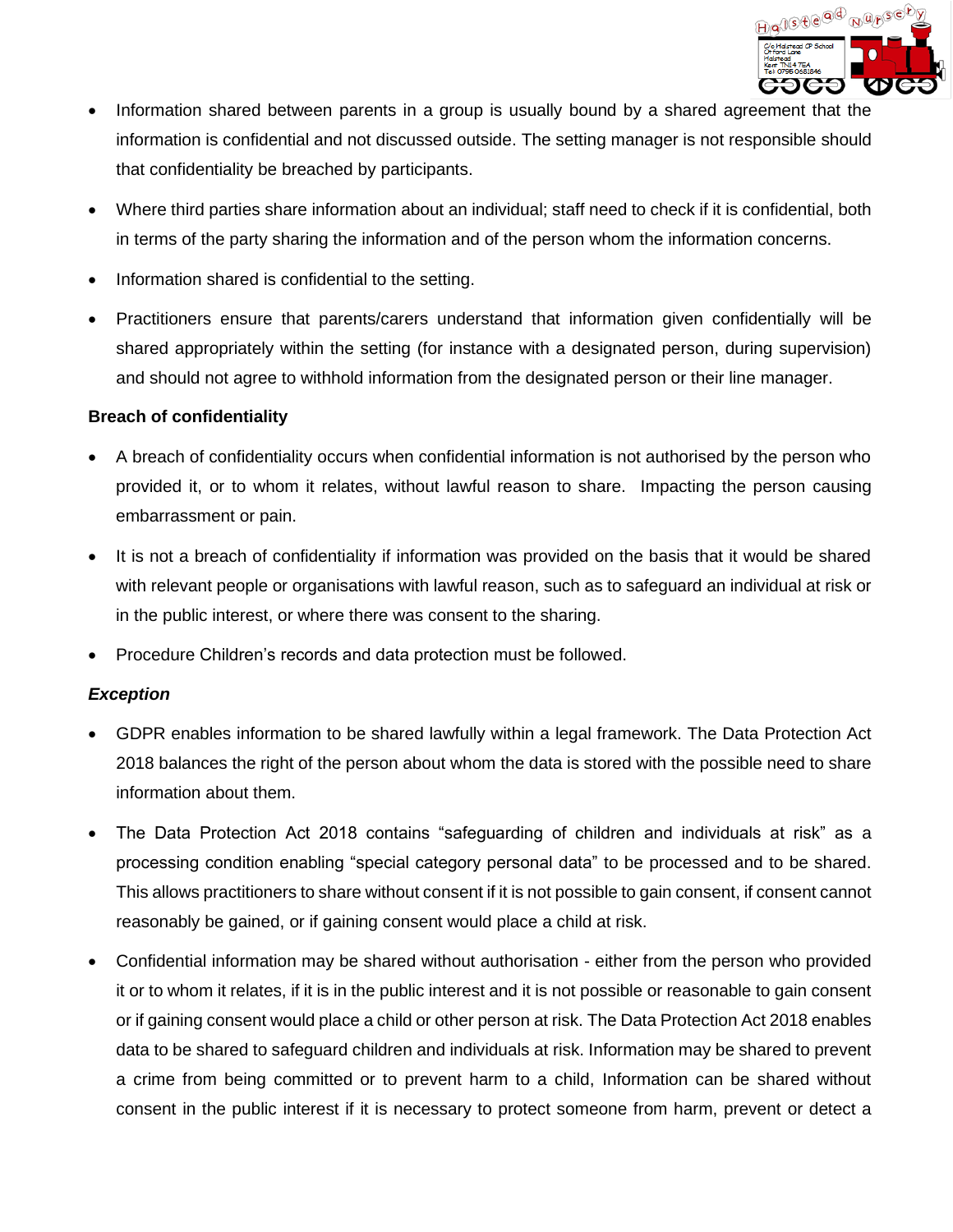

crime, apprehend an offender, comply with a Court order or other legal obligation or in certain other circumstances where there is sufficient public interest.

- Sharing confidential information without consent is done only in circumstances where consideration is given to balancing the needs of the individual with the need to share information about them.
- When deciding if public interest should override a duty of confidence, consider the following:
	- is the intended disclosure appropriate to the relevant aim?
	- what is the vulnerability of those at risk?
	- is there another equally effective means of achieving the same aim?
	- is sharing necessary to prevent/detect crime and uphold the rights and freedoms of others?
	- is the disclosure necessary to protect other vulnerable people?

The decision to share information should not be made as an individual, but with the backing of the designated person who can provide support, and sometimes ensure protection, through appropriate structures and procedures.

#### **Obtaining consent**

Consent to share information is not always needed. However, it remains best practice to engage with people to try to get their agreement to share where it is appropriate and safe to do so.

Using consent as the lawful basis to store information is only valid if the person is fully informed and competent to give consent and they have given consent of their own free will, and without coercion from others, Individuals have the right to withdraw consent at any time.

You should not seek consent to disclose personal information in circumstances where:

- someone has been hurt and information needs to be shared quickly to help them
- obtaining consent would put someone at risk of increased harm
- obtaining consent would prejudice a criminal investigation or prevent a person being questioned or caught for a crime they may have committed
- the information must be disclosed regardless of whether consent is given, for example if a Court order or other legal obligation requires disclosure

**NB. The serious crimes indicated are those that may harm a child or adult; reporting confidential information about crimes such as theft or benefit fraud are not in this remit.**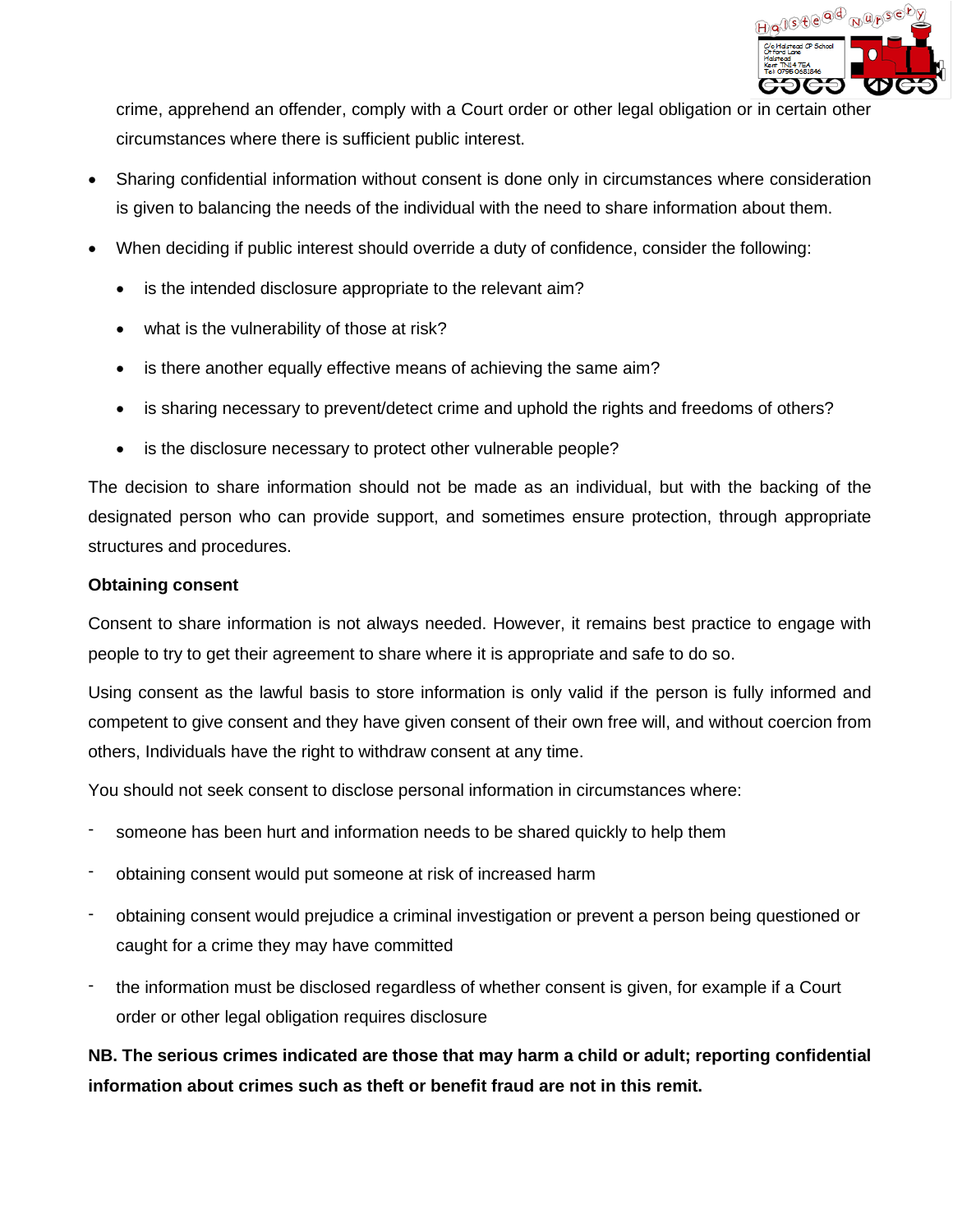

- Settings are not obliged to report suspected benefit fraud or tax evasion committed by clients, however, they are obliged to tell the truth if asked by an investigator.
- Parents who confide that they are working while claiming should be informed of this and should be encouraged to check their entitlements to benefits, as they it may be beneficial to them to declare earnings and not put themselves at risk of prosecution.

#### **Consent**

- Parents share information about themselves and their families. They have a right to know that any information they share will be regarded as confidential as outlined in the Privacy notice. They should also be informed about the circumstances, and reasons for the setting being under obligation to share information.
- Parents are advised that their informed consent will be sought in most cases, as well as the circumstances when consent may not be sought, or their refusal to give consent overridden.
- Where there are concerns about whether or not to gain parental consent before sharing information, for example when making a Channel or Prevent referral the setting manager must inform their line manager for clarification before speaking to parents
- Consent must be informed that is the person giving consent needs to understand why information will be shared, what will be shared, who will see information, the purpose of sharing it and the implications for them of sharing that information.

#### **Separated parents**

- Consent to share need only be sought from one parent. Where parents are separated, this would normally be the parent with whom the child resides.
- Where there is a dispute, this needs to be considered carefully.
- Where the child is looked after, the local authority, as 'corporate parent' may also need to be consulted before information is shared.

#### **Age for giving consent**

- For most children under the age of eight years in a nursery or out of school childcare context, consent to share is sought from the parent, or from a person who has parental responsibility.
- Adults at risk due to safeguarding concerns must be deemed capable of giving or withholding consent to share information about them. In this case 'mental capacity' is defined in terms of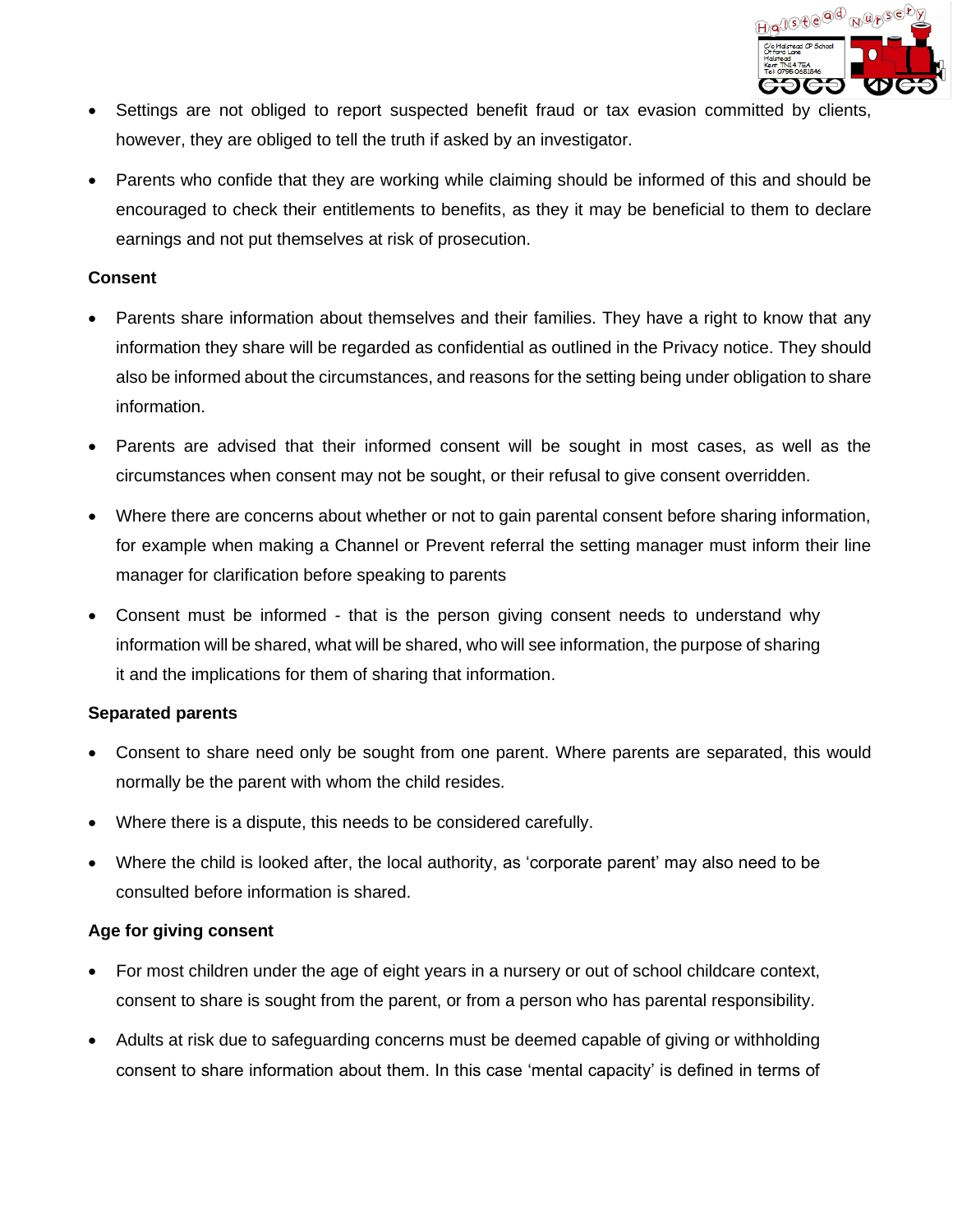

the Mental Capacity Act 2005 Code of Practice (Office of the Public Guardian 2007). It is rare that this will apply in the context of the setting.

### **Ways in which consent to share information can occur**

- Policies and procedures set out the responsibility of the setting regarding gaining consent to share information, and when it may not be sought or overridden.
- Information in leaflets to parents, or other leaflets about the provision, including privacy notices.
- Consent forms signed at registration (for example to apply sun cream).
- Notes on confidentiality included on every form the parent signs.
- Parent signatures on forms giving consent to share information about additional needs, or to pass on child development summaries to the next provider/school.

#### **Further guidance**

Working Together to Safeguard Children (DfE 2018) [www.gov.uk/government/publications/working](http://www.gov.uk/government/publications/working-together-to-safeguard-children--2)[together-to-safeguard-children--2](http://www.gov.uk/government/publications/working-together-to-safeguard-children--2)

Information Sharing: Advice for Practitioners Providing Safeguarding Services to Children, Young People, Parents and Carers (HMG 2018) [www.gov.uk/government/publications/safeguarding](http://www.gov.uk/government/publications/safeguarding-practitioners-information-sharing-advice)[practitioners-information-sharing-advice](http://www.gov.uk/government/publications/safeguarding-practitioners-information-sharing-advice)

What to do if you're Worried a Child is Being Abused (HMG 2015) [www.gov.uk/government/publications/what-to-do-if-youre-worried-a-child-is-being-abused--2](http://www.gov.uk/government/publications/what-to-do-if-youre-worried-a-child-is-being-abused--2)

Mental Capacity Act 2005 Code of Practice (Office of the Public Guardian 2007) [www.gov.uk/government/publications/mental-capacity-act-code-of-practice](http://www.gov.uk/government/publications/mental-capacity-act-code-of-practice)

# **Client access to records**

Under the General Data Protection Regulations there are additional rights granted to data subjects which must be protected by the setting.

The parent is the 'subject' of the file in the case where a child is too young to give 'informed consent' and has a right to see information that the setting has compiled on them.

• If a parent wishes to see the file, a written request is made, which the setting acknowledges in writing, informing the parent that an arrangement will be made for him/her to see the file contents, subject to third party consent.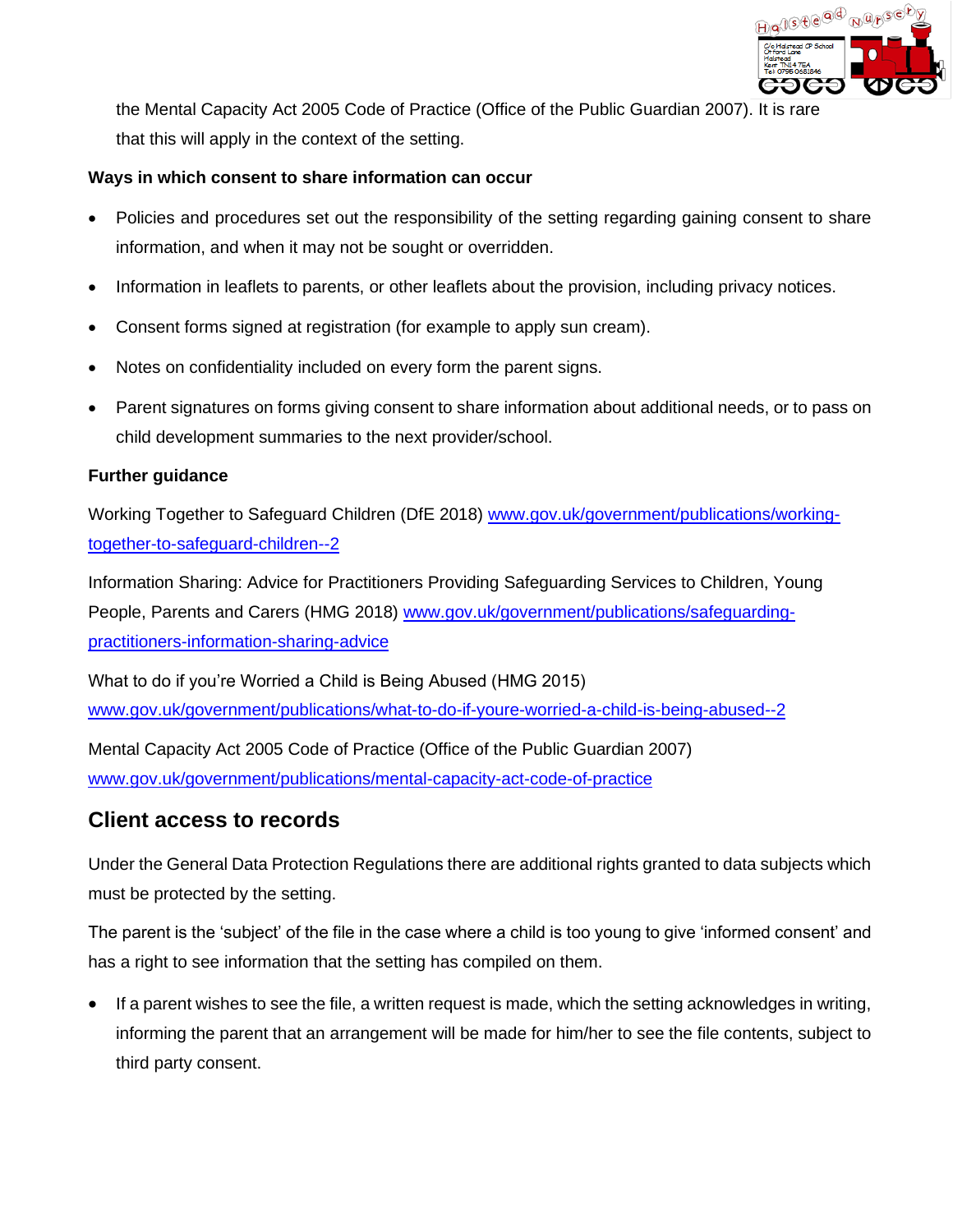

- Information must be provided within 30 days of receipt of request. If the request for information is not clear, the manager must receive legal guidance, for instance, from Law-Call for members of the Alliance. In some instances it may be necessary to allow extra time in excess to the 30 days to respond to the request. An explanation must be given to the parent where this is the case. The maximum extension time is 2 months.
- A fee may be charged to the parent for additional requests for the same material, or requests incur excessive administration costs. The setting manager seeks legal advice.
- The setting manager goes through the file and ensures all documents are filed correctly, entries are in date order and that there are no missing pages. They note any information, entry or correspondence or other document which mentions a third party. The setting manager should always ensure that recording is of good quality, accurate, fair, balanced and proportionate and should have quality assurance processes in place to ensure that files are checked for quality regularly and that any issues are addressed promptly.
- Each of those individuals are written to explaining that the subject of the file has requested sight of the file which contains a reference to them, stating what this is.
- They are asked to reply in writing to the setting manager giving or refusing consent for disclosure of that material.
- Copies of these letters and their replies are kept on the child's file.
- Agencies will normally refuse consent to share information, and the parent should be redirected to those agencies for a request to see their file held by that agency.
- Entries where you have contacted another agency may remain, for example, a request for permission from social care to leave in an entry where the parent was already party to that information.
- Each family member noted on the file is a third party, so where there are separate entries pertaining to each parent, step-parent, grandparent etc, each of those have to be written to regarding third party consent.
- Members of staff should also be written to, but the setting reserves the right under the legislation to override a refusal for consent, or just delete the name and not the information.
	- If the member of staff has provided information that could be considered 'sensitive', and the staff member may be in danger if that information is disclosed, then the refusal may be granted.
	- If that information is the basis of a police investigation, then refusal should also be granted.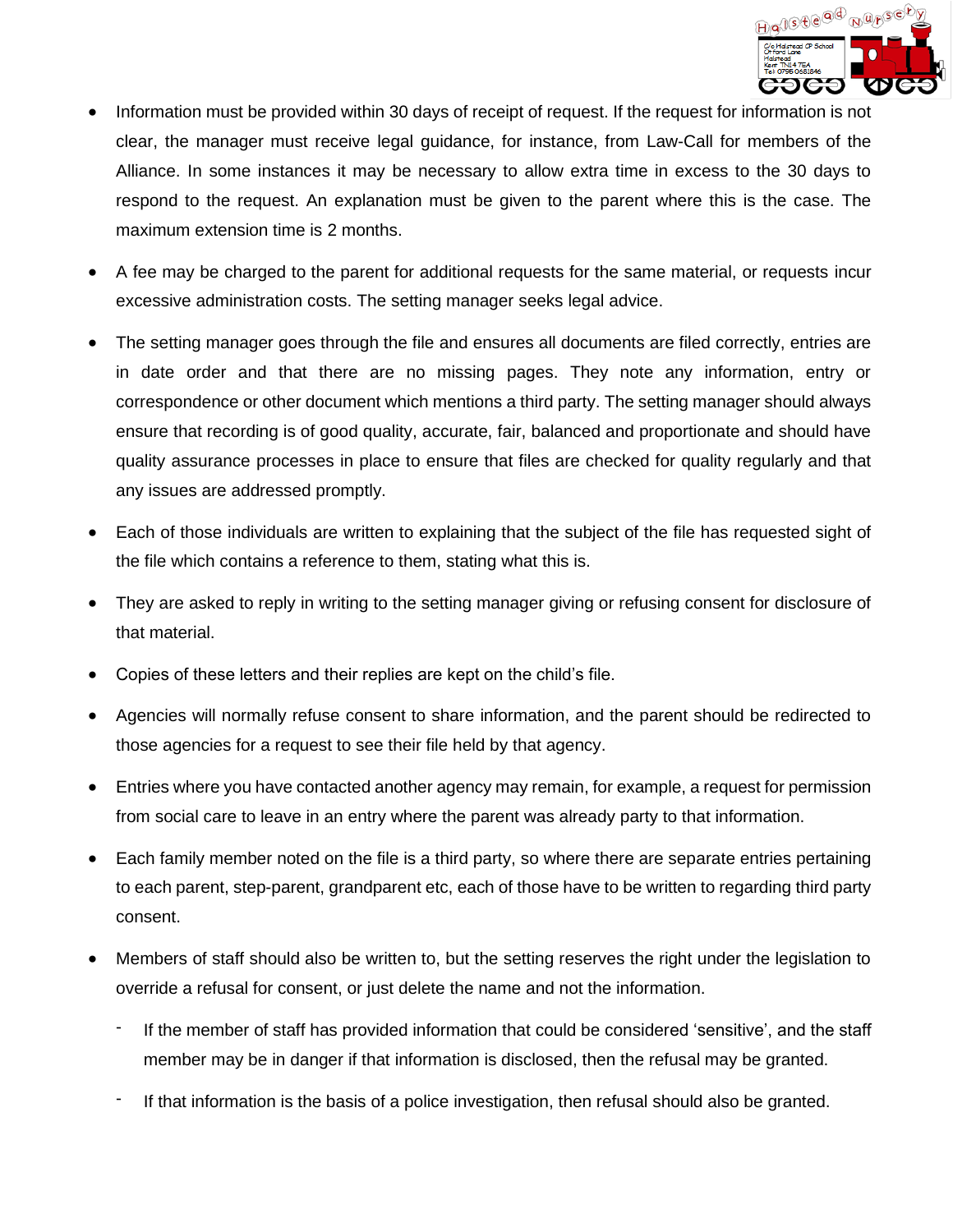

- If the information is not sensitive, then it is not in the setting's interest to withhold that information from a parent. It is a requirement of the job that if a member of staff has a concern about a child and this is recorded; the parents are told this at the start and in most cases, concerns that have been recorded will have been discussed already, so there should be no surprises.
- The member of staff's name can be removed from an entry, but the parent may recognise the writing or otherwise identify who had provided that information. In the interest of openness and transparency, the setting manager may consider overriding the refusal for consent.
- In each case this should be discussed with members of staff and decisions recorded.
- When the consent/refusals have been received, the setting manager takes a photocopy of the whole file. On the copy file the document not to be disclosed is removed (e.g. a case conference report) or notes pertaining to that individual in the contact pages blanked out using a thick marker pen.
- The copy file is then checked by the line manager and legal advisors verify that the file has been prepared appropriately, for instance, in certain circumstances redaction may be appropriate, for instance if a child may be damaged by their data being seen by their parent/carer, e.g. if they have disclosed abuse. This must be clarified with the legal adviser.
- The 'cleaned' copy is then photocopied again and collated for the parent to see.
- The setting manager informs the parent that the file is now ready and invites him/her to make an appointment to view it.
- The setting manager and their line manager meet with the parent to go through the file, explaining the process as well as what the content records about the child and the work that has been done. Only the persons with parental responsibility can attend that meeting, or the parent's legal representative or interpreter.
- The parent may take a copy of the prepared file away, but it is never handed over without discussion.
- It is an offence to remove material that is controversial or to rewrite records to make them more acceptable. If recording procedures and guidelines have been followed, the material should reflect an accurate and non-judgemental account of the work done with the family.
- If a parent feels aggrieved about any entry in the file, or the resulting outcome, then the parent should be referred to section 10.2 Complaints procedure for parents and service users.
- The law requires that information held must be accurate, and if a parent says the information held is inaccurate then the parent has a right to request it to be changed. However, this only pertains to